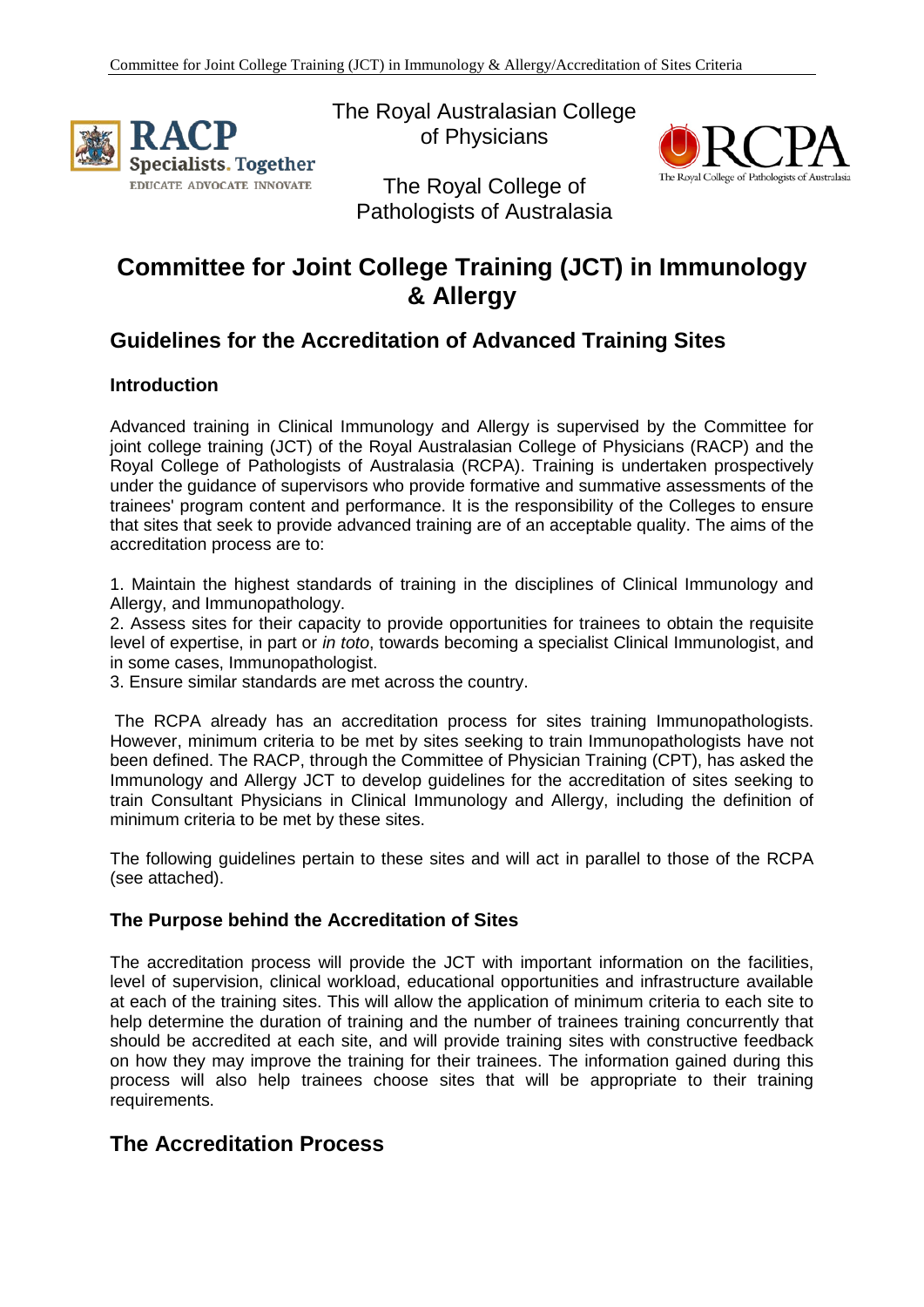### **Standards and Criteria**

A site seeking accreditation for advanced training must demonstrate that it has suitable staff, workload and facilities available to the trainee to allow advanced training in Clinical Immunology and Allergy. This will be assessed according to five general standards with criteria listed relating to each standard (see "Standards and Criteria for the Accreditation of Advanced Training Sites" attached). Each standard must be met before the site will be accredited. Documentation for each criterion will be required.

### **Immunology/Allergy Advanced Training Site Accreditation Form**

The "Application for accreditation as an advanced training site in Clinical Immunology and Allergy" (see attached) will be sent to all potential Immunology/Allergy advanced training sites twice during each 5 year accreditation cycle. It will survey each site according to the Standards and Criteria.

### **The Training Site Accreditation Committee (TSAC)**

A Clinical Immunology and Allergy Training Site Accreditation Committee (TSAC) will be convened by the chair of the JCT as a subcommittee of the Clinical Immunology and Allergy JCT.

Other members of this committee will be:

- The coordinator of advanced training (CAT) of the Clinical Immunology and Allergy JCT (a nomination of the Australasian Society of Clinical immunology and Allergy (ASCIA))
- The FRACP only representative on JCT (a nomination of the Australasian Society of Clinical immunology and Allergy (ASCIA))
- The paediatric representative on JCT (a nomination of the Australasian Society of Clinical immunology and Allergy (ASCIA))
- The trainee representative on JCT (a nomination of the Trainees Committee of the RACP)
- The Chief Examiner in Immunopathology, representing the Board of Censors (BOC) of the RCPA.
- Any other members nominated on a temporary basis by the chair of the JCT.

The TSAC will meet by teleconference up to twice a year as required.

Teleconferences will be in late February / early March and late September / early October each year to assess the Clinical Immunology/Allergy/Immunopathology Advanced Training Site Accreditation Forms that have been submitted during the preceding six-months. Responses to the written survey, as well as formal site visit reports, will be assessed according to the Standards and Criteria (see attached) and the TSAC will make recommendations on whether to provisionally accredit / reaccredit each site to the Clinical Immunology and Allergy JCT. When assessing site visit reports, the TSAC will decide whether to accept or amend the accreditation recommendations made in the site visit report.

The final decisions will be sent immediately to the applicants, the BOC of the RCPA and, to the Clinical Immunology and Allergy JCT for alteration / ratification at either the April/May or the November meeting.

### **What the TSAC/ JCT will accredit:**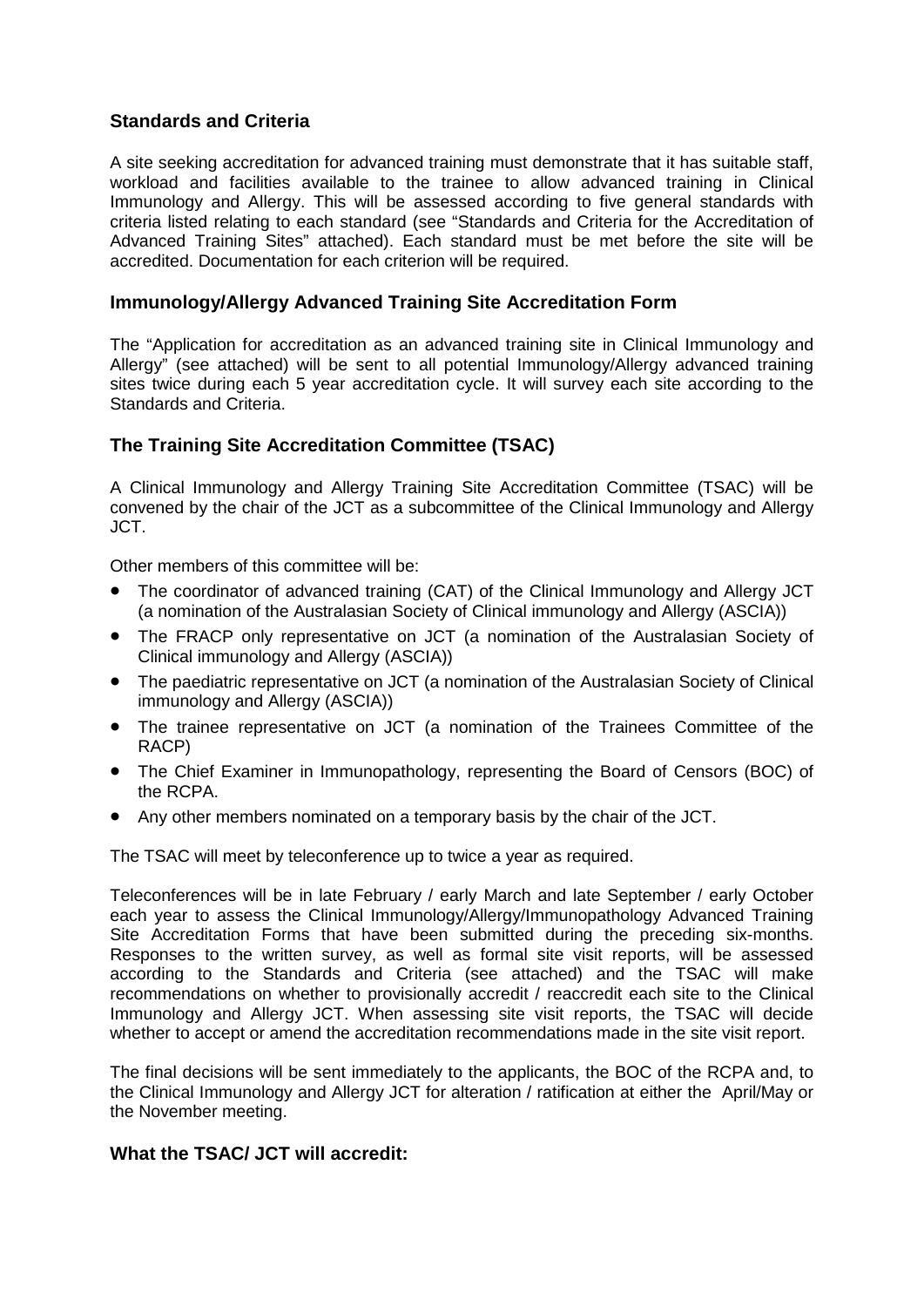A site may seek accreditation in one of two categories of advanced training:

- 1) Accreditation for Physician and Pathology training (must be accredited by both the JCT and the BOA of the RCPA)
- 2) Accreditation for Physician training only (must be accredited by the JCT)

Sites may also seek accreditation for Immunopathology (FRCPA) - only training at the same time.

The training site will, in general, be located in a University accredited teaching hospital. In certain circumstances, other hospitals and private immunology and allergy practices will be considered for periods of accreditation, on a case by case basis.

A training site must be able to provide at least 12 months of training in order to be considered suitable for accreditation

The maximum period a site can be accredited for core clinical training is 2 years. Based on the diversity of clinical exposure and supervision, some sites may be accredited for shorter periods of core clinical training. Trainees are encouraged to spend time at more than one site during their training.

Accreditation based on the written survey form alone is provisional, and subject to a site / verification visit. Such accreditation would allow a potential new training site to recruit to a position and give the trainee confidence that his/her training will be accredited as core training, but a formal site visit would normally occur in the first year that such a trainee is in place.

#### **Verification / Site Visits**

Verification visits by members of the JCT will be timetabled 6-12 months in advance by the Chair of the JCT and will be approved prospectively by the CPT and BOC. The visiting team will consist of two Clinical Immunologists, at least one of whom must be a member of the JCT. If the site being accredited seeks accreditation for Clinical (FRACP) **and** Immunopathology (FRCPA) training, at least two members of the visiting team must Fellows of the RCPA; this may require a team of three Immunologists/Immunopathologists, or two inspectors with dual Fellowship. The State Councillor of the RCPA will also be invited to attend all site visits seeking approval for Immunopathology training.

The Chair of the JCT will:

- Appoint the visiting team who must then arrange their own travel, according to the College Travel policy
- Propose an appropriate date and time for the visit with the site in question
- Nominate a lead inspector on the team who will make the final detailed arrangements by liaising directly with the site personnel, as well as being responsible for writing the report.

All costs related to the site visits will be met by the College. Attempts should be made to coordinate the timing of site visits to coincide with meetings/other events to be held close to the training sites.

During the site visit, the training site will be assessed according to the Standards and Criteria (see attached). In addition, supervisor and trainee interviews will form integral parts of the site visit assessment. Therefore, sites will be visited only when there is a current trainee at that site. In general, sites with trainees can expect to be visited once during each five year accreditation cycle.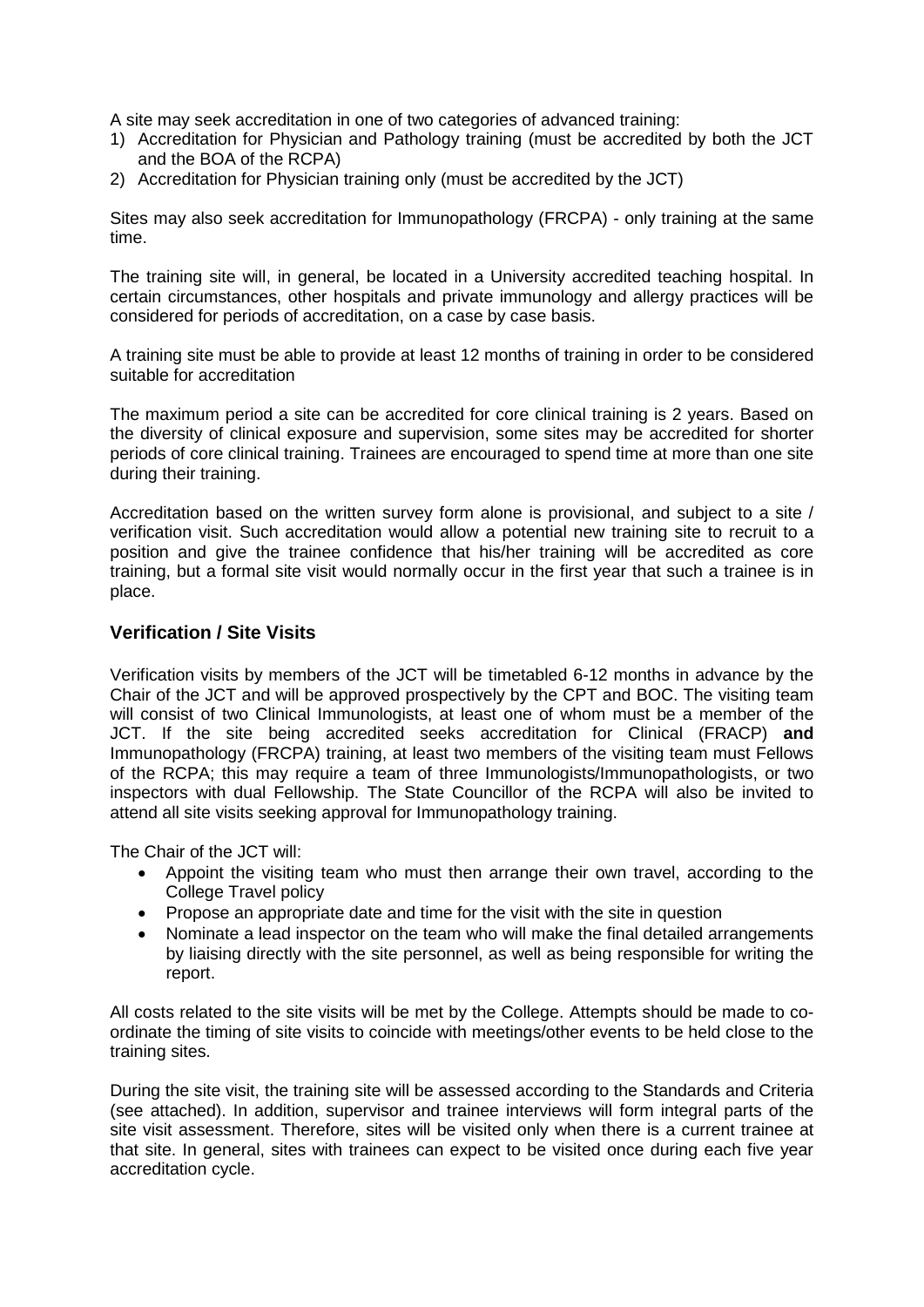Following the site visit a report will be written by the lead inspector and amended as necessary by other team members. The report will include methods of assessment, the criteria by which the site was assessed, a recommendation on whether to formally accredit the site for advanced training (and in the event of a site failing to be accredited, the reasons for such a recommendation), and any other constructive comments that may help the site. If the site is accredited, a recommendation will be made on the duration of accredited training a trainee can spend at that site, divided by the various options for training under JCT /BOC, namely FRACP-only, FRACP/FRCPA and FRCPA-only, and including the maximum number of trainees that the site can supervise. Importantly, and irrespective of the accreditation advice, recommendations will also be made on how the training experience for trainees may be improved at that site. The report will then be sent to the contact person at the site, the other Immunologists at the site who are directly involved in training, and the trainee(s) for correction of any factual errors.

The final report will be discussed at the next JCT meeting, and if ratified, will be sent to the RACP and RCPA (if applicable) and will be considered at the next meeting of the JCT and the BOC of the RCPA (if applicable). The decision of the JCT will then be conveyed to the CPT and the BOC of the RCPA (if applicable).

It is possible for a site to be visited for assessment of both clinical and pathology training in a single visit (see above). Sites should be aware that a visit conducted for assessment of clinical training does not provide accreditation of laboratory training and vice versa.

#### **Appeals Process**

If a site does not gain a recommendation for provisional accreditation or reaccreditation from the TSAC, following ratification by the JCT /BOC, it may request a review of the decision at the following meeting of the JCT. If the JCT upholds the decision of the TSAC, the applicants may appeal the decision through the College Appeals Process.

If, following a site visit, a site does not gain accreditation or reaccreditation, the applicants may appeal the decision through the College Appeals Process. Any trainees at a site where accreditation has not been granted following a site visit will have the duration of current employment contract with that site accredited for advanced training.

#### **Continuing Accreditation**

To maintain accreditation, accredited sites must complete and return an "Application for Accreditation as an Advanced Training site in Clinical Immunology/Allergy and Immunopathology" form twice during a 5 year accreditation cycle – in the year prior to the commencement of the cycle, and during year 3 of the cycle. These will be sent to the Heads of accredited sites 12 months prior to the end, and at the beginning of year 3 of each accreditation cycle, and are to be returned to the two Colleges by  $1<sup>st</sup>$  February of those years. This is to allow time for the report to be considered by the TSAC and then JCT /BOC, as outlined above, and for the results of the accreditation process to be available for trainees wishing to apply for jobs of the following year in July / August. When a site visit is performed at the time that the survey is due, the report on the training site accreditation visit can serve the function of the survey form.

Accreditation is normally given following a site inspection for a period of 5 years, but this may be shorter if there are perceived deficiencies in the training site, or concerns regarding impending changes. The written survey form sent in year 3 of the 5-year cycle is a check for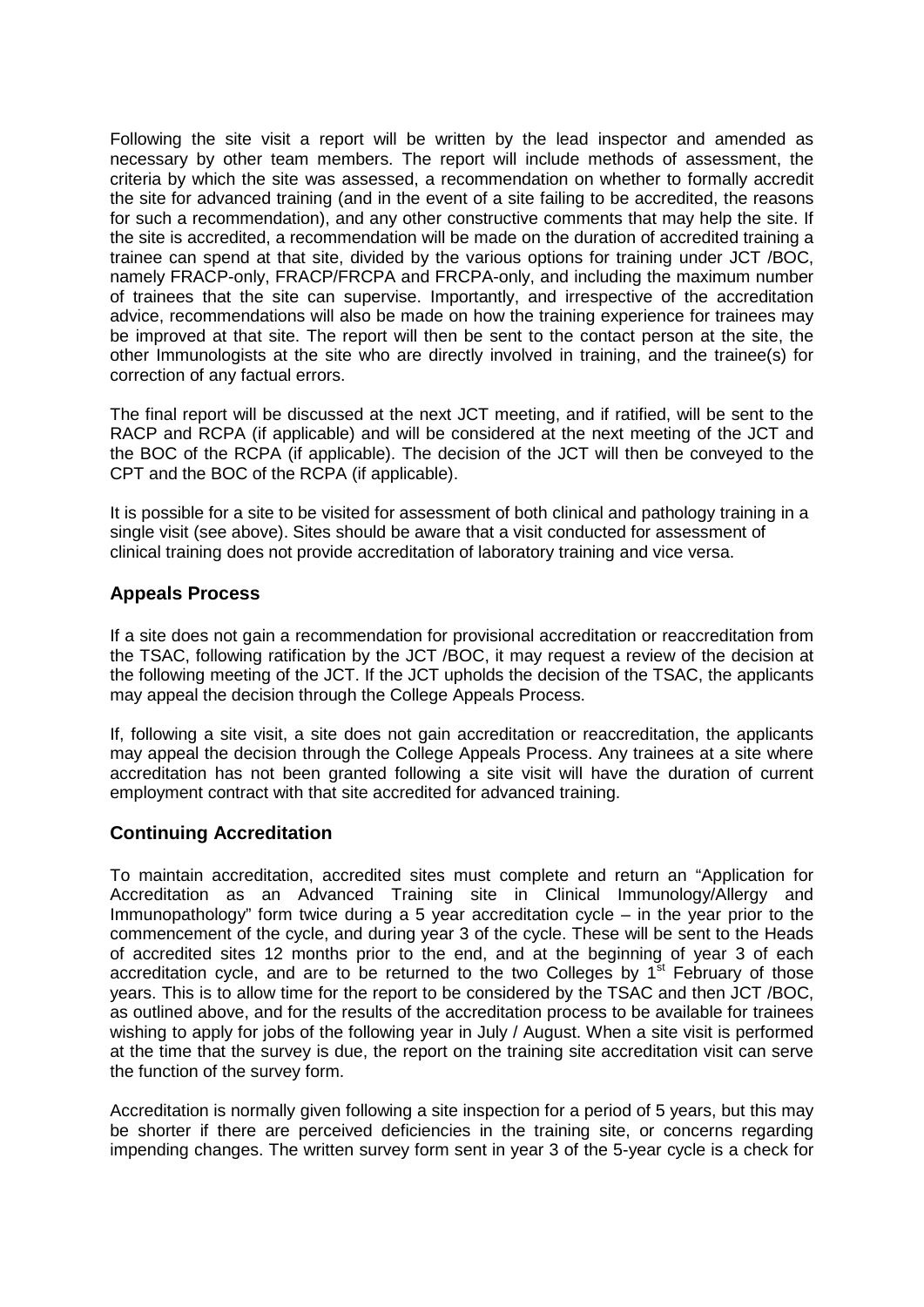substantial changes to the training experience at the site, and a repeat site visit should be arranged if substantial changes are indeed uncovered.

If a site has no trainees, it may maintain its "provisional registration" by continuing to submit completed "Application for Accreditation as an Advanced Training site in Clinical Immunology/Allergy and Immunopathology" form as required. These sites will be visited as a priority in the first year that new trainees commence training at these sites.

Accreditation of training cannot be granted at institutions where site approval has not been granted or is out of date. Failure to maintain current site approval will lead to deferral of accreditation of training and may result in delay in granting Fellowship(s).

Accredited sites must notify the Chair of the JCT (within one month) of any change of circumstances within their facilities which may lead to their failing to meet the minimum criteria for accreditation. Failure to notify the change in status may result in withdrawal of accreditation status.

### **Overseas Training**

Training obtained overseas is acceptable, provided the proposed training site meets the accreditation criteria. Overseas training sites will be assessed on information provided by the trainee's supervisor/Head of Department in the form of a letter and a completed questionnaire. Formal accreditation of overseas training sites by the JCT is not required.

# **Standards and Criteria for the Accreditation of Advanced Training Sites**

The overarching aims of accreditation are to determine whether a site meets the standards considered to be necessary to ensure trainees have opportunities to acquire expertise in diagnosis, investigation and management of patients across one or more of the core components of Clinical Immunology/Allergy, and in the case of joint FRACP/FRCPA trainees, Immunopathology. In addition, the assessment will take into account the breadth of the training experience offered. The former will determine whether a site can be accredited for training, and the latter will determine the duration of core training that can be accredited for a specified number of advanced trainees.

Several criteria will be taken into consideration when making these assessments, including the following. These will include:

### **Standard 1**

The training site will provide adequate supervision for advanced training.

### **Criteria**

- The training site must have one full time equivalent Consultant Clinical Immunologist to be accredited as a training site. Where a site has more than one trainee, the number of full time equivalent consultant staff should be appropriately increased to ensure adequate supervision of the trainees.
- •
- A Consultant Immunologist will be in attendance to supervise all clinical and/or laboratory activities of the trainee.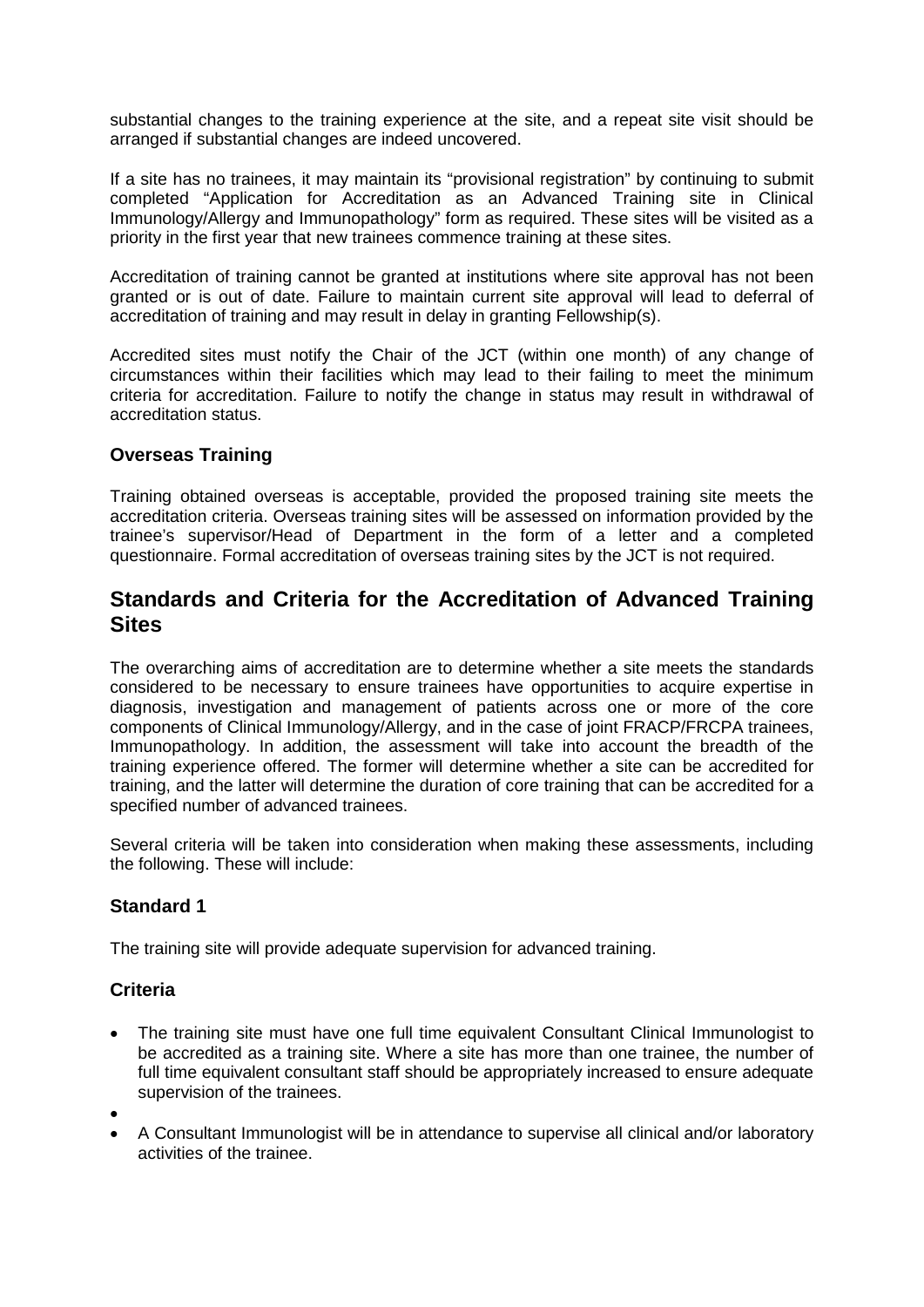• The Consultant Clinical Immunologist will ensure that the trainee is involved in the daily running of the service, including care for in-patients, attendance at out-patient clinics, attending in-patients referred by other specialties for specialist consultations, and where applicable, performance and supervision of laboratory tests, signing out of laboratory reports, quality assurance and teaching activities.

### **Standard 2**

The training site will have sufficient workload and diversity of clinical material for advanced trainees.

### **Criteria**

- The service will provide at least two, half-day clinics, will have access to day only admission beds (for performance of rush desensitisation, immunoglobulin infusions, supervised challenges etc), and have access to overnight in-patient beds.
- A site will be assessed for the breadth of clinical, and in the case of joint FRACP/FRCPA trainees, laboratory exposure. The breadth of Clinical Immunology/Allergy practice includes allergic diseases, autoimmune/inflammatory diseases and immunodeficiency states. Opportunities available for acquiring expertise in each of these aspects of clinical practice will influence the period of core clinical training that will be accredited.
- The service will provide experience in the use and interpretation of immunopathology tests relevant to Clinical Immunology/Allergy practice, even for FRACP only trainees. The range of tests should ideally include autoimmune serology, in-vitro allergy testing, immunochemistry, enumeration of lymphocyte subsets, HIV diagnosis and monitoring, and immunogenetics. Where a service does not provide experience in a particular area of immunopathology (eg. in-vitro allergy testing, immunogenetics), arrangements should be made for the trainee to have access to training in these areas in other departments or sites, and these arrangements should be specified in the application. For joint FRACP/FRCPA trainees, the breadth of exposure to Immunopathology testing, will influence the period of core laboratory training that will be accredited.

### **Standard 3**

The training site will provide a suitable infrastructure for advanced training.

### **Criteria**

- The service will ensure that opportunities are available for the trainee to regularly attend scheduled inter-disciplinary clinical meetings. The trainee should present and discuss selected clinical cases at these meetings. In addition, the trainee will participate in undergraduate and postgraduate teaching where possible
- The service will provide access to a medical library with current text books, journals, and access to computerised databases. A case-based film library, with regular additions as required would be desirable
- The service will involve the trainee in routine quality assurance activities for the clinical service and (where applicable), the laboratory. Adequate clinical and laboratory procedure manuals, and patient documentation must be kept.